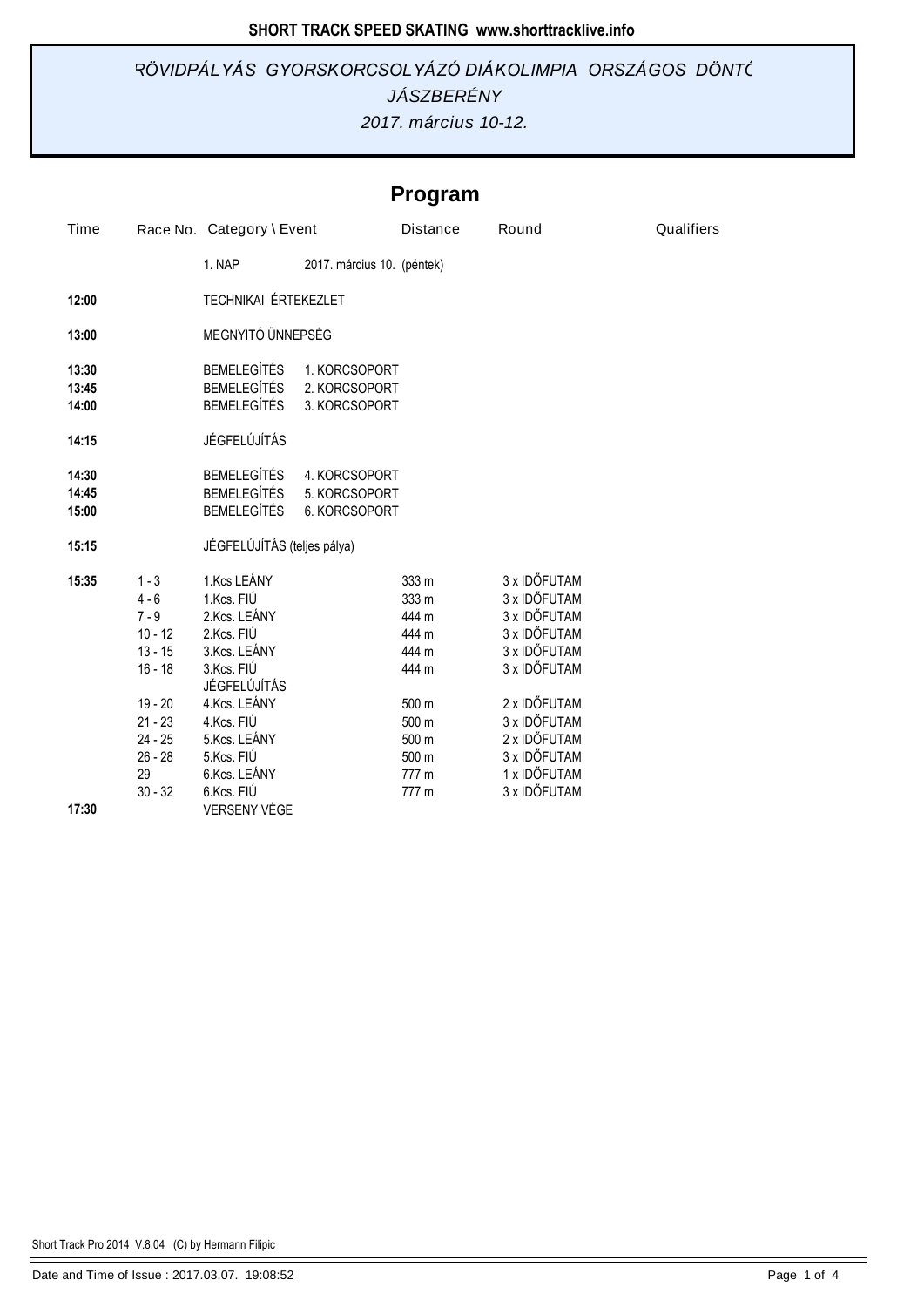## *2017. március 10-12. JÁSZBERÉNY RÖVIDPÁLYÁS GYORSKORCSOLYÁZÓ DIÁKOLIMPIA ORSZÁGOS DÖNTŐ*

# **Program**

| Time  |           | Race No. Category \ Event   |                             | <b>Distance</b> | Round                  | Qualifiers |
|-------|-----------|-----------------------------|-----------------------------|-----------------|------------------------|------------|
|       |           | 2. NAP                      | 2017. március 11. (szombat) |                 |                        |            |
| 08:00 |           | <b>BEMELEGÍTÉS</b>          | 1. KORCSOPORT               |                 |                        |            |
| 08:10 |           | <b>BEMELEGÍTÉS</b>          | 2. KORCSOPORT               |                 |                        |            |
| 08:20 |           | <b>BEMELEGÍTÉS</b>          | 3. KORCSOPORT               |                 |                        |            |
|       |           |                             |                             |                 |                        |            |
| 08:30 |           | JÉGFELÚJÍTÁS                |                             |                 |                        |            |
| 08:45 |           | <b>BEMELEGÍTÉS</b>          | 4. KORCSOPORT               |                 |                        |            |
| 08:55 |           | <b>BEMELEGÍTÉS</b>          | 5. KORCSOPORT               |                 |                        |            |
| 09:05 |           | <b>BEMELEGÍTÉS</b>          | 6. KORCSOPORT               |                 |                        |            |
|       |           |                             |                             |                 |                        |            |
| 09:15 |           | JÉGFELÚJÍTÁS (teljes pálya) |                             |                 |                        |            |
| 09:35 | $33 - 34$ | 1-2.Kcs. LEÁNY VÁLTÓ        |                             | 777 m           | 2 x IDŐFUTAM           |            |
|       | $35 - 36$ | 1-2.Kcs. FIÚ VÁLTÓ          |                             | 777 m           | 2 x IDŐFUTAM           |            |
|       | $37 - 38$ | 3-4.Kcs. FIÚ VÁLTÓ          |                             | 1222 m / 11 kör | 2 x IDŐFUTAM           |            |
|       | $39 - 40$ | 5-6.Kcs. FIÚ VÁLTÓ          |                             | 1667 m / 15 kör | 2 x IDŐFUTAM           |            |
|       |           | JÉGFELÚJÍTÁS (teljes pálya) |                             |                 |                        |            |
|       | $41 - 42$ | 1.Kcs LEÁNY                 |                             | 333 m           | 2 x ELŐDÖNTŐ           | 1, 2, 3    |
|       | $43 - 44$ | 1.Kcs. FIÚ                  |                             | 333 m           | 2 x ELŐDÖNTŐ           | 1, 2, 3    |
|       | 45 - 46   | 2.Kcs. LEÁNY                |                             | 444 m           | 2 x ELŐDÖNTŐ           | 1, 2, 3    |
|       | 47 - 48   | 2.Kcs. FIÚ                  |                             | 444 m           | 2 x ELŐDÖNTŐ           | 1, 2, 3    |
|       | $49 - 50$ | 3.Kcs. LEÁNY                |                             | 444 m           | 2 x ELŐDÖNTŐ           | 1, 2, 3    |
|       | $51 - 52$ | 3.Kcs. FIÚ                  |                             | 444 m           | 2 x ELŐDÖNTŐ           | 1, 2, 3    |
|       |           | JÉGFELÚJÍTÁS (pálya)        |                             |                 |                        |            |
|       | $53 - 54$ | 4.Kcs. LEÁNY                |                             | 500 m           | 2 x ELŐDÖNTŐ           | 1, 2, 3    |
|       | $55 - 56$ | 4.Kcs. FIÚ                  |                             | 500 m           | 2 x ELŐDÖNTŐ           | 1, 2, 3    |
|       | $57 - 58$ | 5.Kcs. LEÁNY                |                             | 500 m           | 2 x ELŐDÖNTŐ           | 1, 2, 3    |
|       | $59 - 60$ | 5.Kcs. FIÚ                  |                             | 500 m           | 2 x ELŐDÖNTŐ           | 1, 2, 3    |
|       | $61 - 62$ | 6.Kcs. FIÚ                  |                             | 777 m           | 2 x ELŐDÖNTŐ           | 1, 2, 3    |
|       |           | JÉGFELÚJÍTÁS                |                             |                 |                        |            |
|       | 63        | 1.Kcs LEÁNY<br>1.Kcs. FIÚ   |                             | 333 m           | 1 x DÖNTŐ              |            |
|       | 64        | 2.Kcs. LEÁNY                |                             | 333 m<br>444 m  | 1 x DÖNTŐ<br>1 x DÖNTŐ |            |
|       | 65<br>66  | 2.Kcs. FIÚ                  |                             | 444 m           | 1 x DÖNTŐ              |            |
|       | 67        | 3.Kcs. LEÁNY                |                             | 444 m           | 1 x DÖNTŐ              |            |
|       | 68        | 3.Kcs. FIÚ                  |                             | 444 m           | 1 x DÖNTŐ              |            |
|       | 69        | 4.Kcs. LEÁNY                |                             | 500 m           | 1 x DÖNTŐ              |            |
|       | 70        | 4.Kcs. FIÚ                  |                             | 500 m           | 1 x DÖNTŐ              |            |
|       | 71        | 5.Kcs. LEÁNY                |                             | 500 m           | 1 x DÖNTŐ              |            |
|       | 72        | 5.Kcs. FIÚ                  |                             | 500 m           | 1 x DÖNTŐ              |            |
|       | 73        | 6.Kcs. LEÁNY                |                             | 777 m           | 1 x DÖNTŐ              |            |
|       | 74        | 6.Kcs. FIÚ                  |                             | 777 m           | 1 x DÖNTŐ              |            |
|       |           |                             |                             |                 |                        |            |
| 12:51 |           | EBÉD                        |                             |                 |                        |            |
| 14:00 |           | JÉGFELÚJÍTÁS (teljes pálya) |                             |                 |                        |            |
| 14:20 | $75 - 77$ | 1.Kcs LEÁNY                 |                             | 222 m           | 3 x IDŐFUTAM           |            |
|       | 78 - 80   | 1.Kcs. FIÚ                  |                             | 222 m           | 3 x IDŐFUTAM           |            |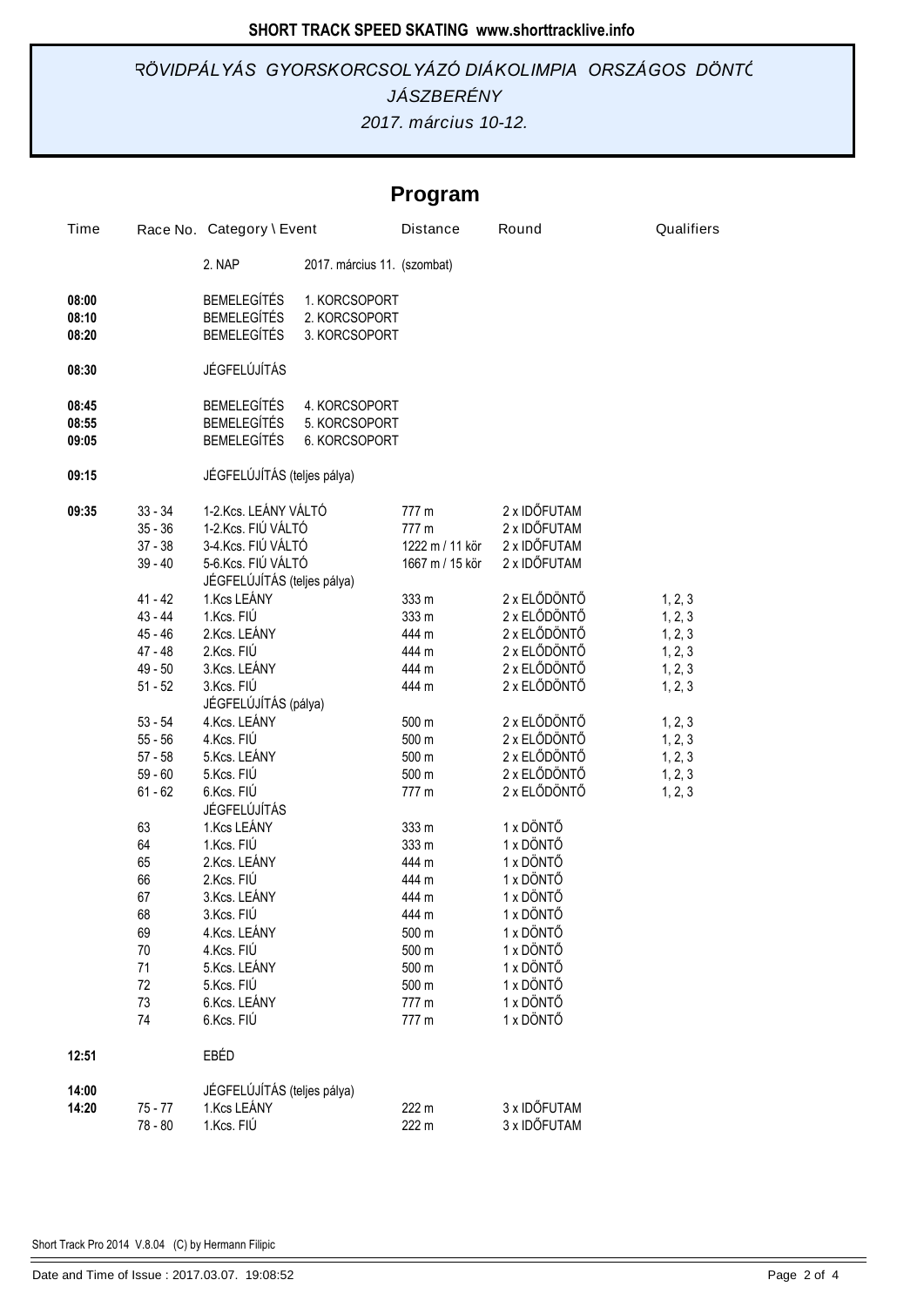# *JÁSZBERÉNY RÖVIDPÁLYÁS GYORSKORCSOLYÁZÓ DIÁKOLIMPIA ORSZÁGOS DÖNTŐ*

*2017. március 10-12.*

# **Program**

| Time |             | Race No. Category \ Event | <b>Distance</b>  | Round        | Qualifiers |
|------|-------------|---------------------------|------------------|--------------|------------|
|      | 81 - 83     | 2.Kcs. LEÁNY              | 222 m            | 3 x IDŐFUTAM |            |
|      | 84 - 86     | 2.Kcs. FIÚ                | 222 m            | 3 x IDŐFUTAM |            |
|      | 87 - 89     | 3.Kcs. LEÁNY              | 333 m            | 3 x IDŐFUTAM |            |
|      | $90 - 92$   | 3.Kcs. FIÚ                | 333 <sub>m</sub> | 3 x IDŐFUTAM |            |
|      |             | JÉGFELÚJÍTÁS (pálya)      |                  |              |            |
|      | $93 - 94$   | 4.Kcs. LEÁNY              | 333 m            | 2 x IDŐFUTAM |            |
|      | 95 - 97     | 4.Kcs. FIÚ                | 333 m            | 3 x IDŐFUTAM |            |
|      | 98 - 99     | 5.Kcs. LEÁNY              | 444 m            | 2 x IDŐFUTAM |            |
|      | $100 - 102$ | 5.Kcs. FIÚ                | 444 m            | 3 x IDŐFUTAM |            |
|      | 103         | 6.Kcs. LEÁNY              | 500 m            | 1 x IDŐFUTAM |            |
|      | 104 - 106   | 6.Kcs. FIÚ                | 500 m            | 3 x IDŐFUTAM |            |
|      |             | JÉGFELÚJÍTÁS              |                  |              |            |
|      | 107 - 108   | 1.Kcs LEÁNY               | 222 m            | 2 x B-DÖNTŐ  | 1, 2, 3    |
|      | 109 - 110   | 1.Kcs. FIÚ                | 222 m            | 2 x ELŐDÖNTŐ | 1, 2, 3    |
|      | 111 - 112   | 2.Kcs. LEÁNY              | 222 m            | 2 x ELŐDÖNTŐ | 1, 2, 3    |
|      | 113 - 114   | 2.Kcs. FIÚ                | 222 m            | 2 x ELŐDÖNTŐ | 1, 2, 3    |
|      | 115 - 116   | 3.Kcs. LEÁNY              | 333 m            | 2 x ELŐDÖNTŐ | 1, 2, 3    |
|      | 117 - 118   | 3.Kcs. FIÚ                | 333 m            | 2 x ELŐDÖNTŐ | 1, 2, 3    |
|      |             | JÉGFELÚJÍTÁS (pálya)      |                  |              |            |
|      | 119 - 120   | 4.Kcs. LEÁNY              | 333 m            | 2 x ELŐDÖNTŐ | 1, 2, 3    |
|      | 121 - 122   | 4.Kcs. FIÚ                | 333 m            | 2 x ELŐDÖNTŐ | 1, 2, 3    |
|      | 123 - 124   | 5.Kcs. LEÁNY              | 444 m            | 2 x ELŐDÖNTŐ | 1, 2, 3    |
|      | 125 - 126   | 5.Kcs. FIÚ                | 444 m            | 2 x ELŐDÖNTŐ | 1, 2, 3    |
|      | 127 - 128   | 6.Kcs. FIÚ                | 500 m            | 2 x ELŐDÖNTŐ | 1, 2, 3    |

#### **17:45** EREDMÉNYHIRDETÉS

**18:00** VERSENY VÉGE

Short Track Pro 2014 V.8.04 (C) by Hermann Filipic